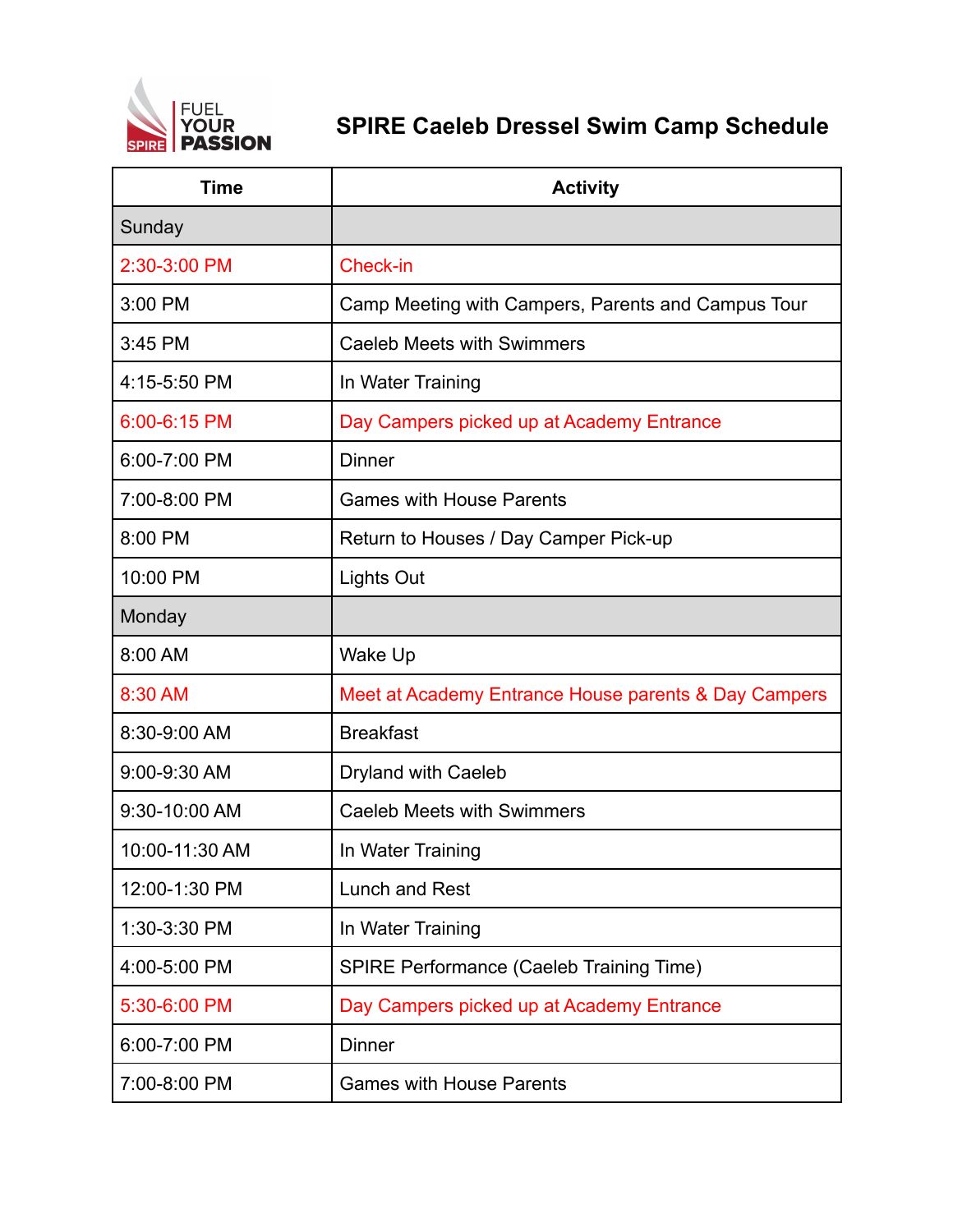| <b>Time</b>          | <b>Activity</b>                                      |
|----------------------|------------------------------------------------------|
| 8:00 PM              | <b>Return to Houses</b>                              |
| 10:00 PM             | <b>Lights Out</b>                                    |
| Tuesday              |                                                      |
| 8:00 AM              | Wake Up                                              |
| 8:30 AM              | Meet at Academy Entrance House parents & Day Campers |
| 8:30-9:00 AM         | <b>Breakfast</b>                                     |
| 9:00-9:30 AM         | Academy Meeting in the Academy                       |
| 9:30-10:00 AM        | <b>Caeleb Meets with Swimmers</b>                    |
| 10:00-11:30 AM       | In Water Training                                    |
| 12:00-1:30 PM        | Lunch and Rest                                       |
| 1:30-3:00 PM         | Performance                                          |
| 3:30-5:00 PM         | In Water Training with Academy                       |
| 5:30-6:00 PM         | Day Campers picked up at Academy Entrance            |
| 6:00-7:00 PM         | <b>Dinner</b>                                        |
| 7:00-8:00 PM         | <b>Games with House Parents</b>                      |
| 8:00 PM              | <b>Return to Houses</b>                              |
| 10:00 PM             | Lights Out                                           |
| Wednesday & Thursday |                                                      |
| 6:30 AM              | Wake Up                                              |
| 6:45 AM              | Meet at Academy Entrance House parents & Day Campers |
| 7:00-9:00 AM         | Practice with Academy In Water                       |
| 9:00-9:30 AM         | <b>Breakfast</b>                                     |
| 9:30-10:00 AM        | Sport Nutrition Talk by TBD                          |